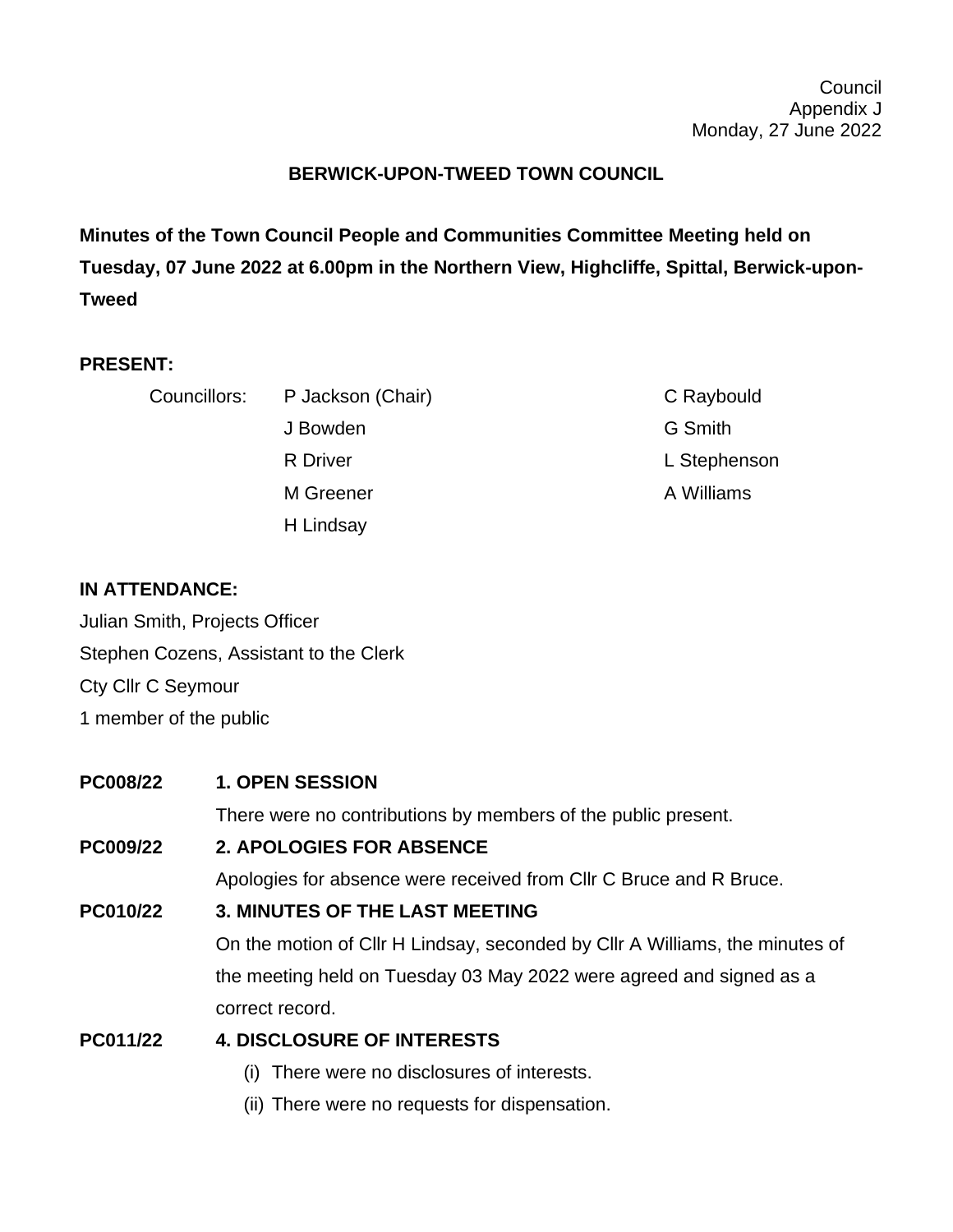## **PC012/22 5. TOWN CRIER**

Standing Orders were suspended sufficiently to allow the Town Crier of Alnwick to speak who gave an update on his views of the advantages of this role and on the likely costs which would include approximately £300 for regalia. After which, the Committee **RESOLVED** to defer this item to full Council.

## **PC013/22 6. COMMUNITY INCLUSION QUESTIONNAIRE**

The Projects Officer provided a verbal update. After which, the Committee **RESOLVED** to recommend to Council the addition of a community database to the Town Council website at a cost of approximately £350 – £500. After which, Councillors requested clarity on the spending allocation to agreed budgets by Committees.

## **PC014/22 7. FORWARD PLAN**

The Committee **RESOLVED** that:

- i. The Queens Platinum Jubilee, Jet Skis in the Tweed Estuary and Schools Consultation be removed,
- ii. Emergency Preparations and Response be added for September,
- iii. Grant Recipients be moved to July,
- iv. Autumn Festivals be discussed during the private session, and
- v. Officers clarify membership of the Operation London Bridge Working Group.

#### **PC015/22 8. DATE OF NEXT MEETING**

The date of the next meeting will be Tuesday, 05 July 2022 at 6.00 pm.

**The Committee may be recommended to pass a resolution under the Public Bodies (Admission to Meetings) Act 1960 to exclude the media and public from the discussion of the following business on the basis that public discussion may prejudice the Council's position and/or staffing issues may be discussed.**

#### **PC016/22 9. BERWICK CCZ**

The Committee **RESOLVED** to instruct Officers to:

i. Invite a representative of the CCZ to a future meeting of Council or this Committee, and